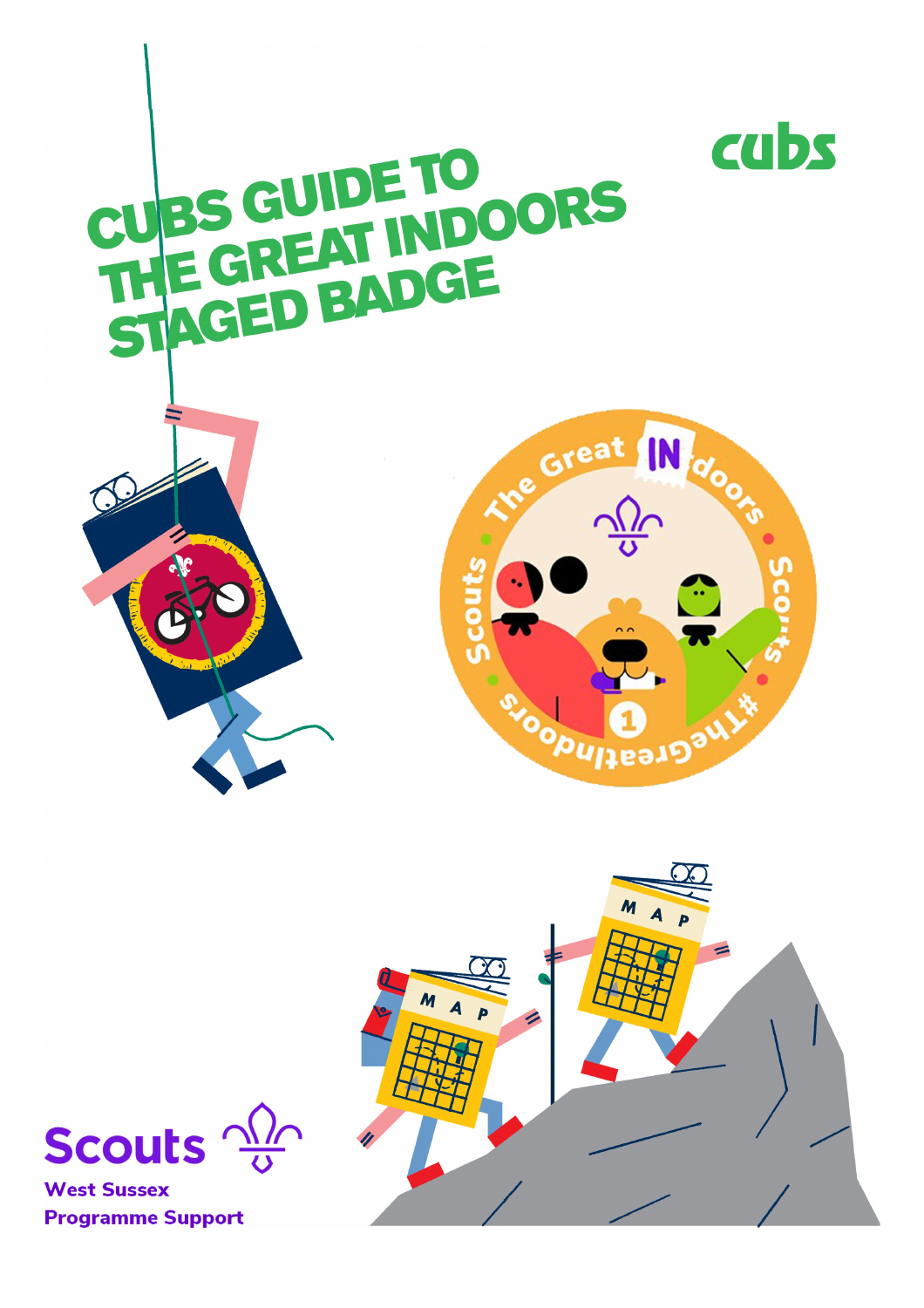

## The Great Indoors Badge

The Great Indoors Badge is not just about learning new skills, this is about bringing out what is already inside you! The different stages allow you to share what you've learnt and find a way to support your community.

Scouts has been going since 1907 because we've learnt to adapt to all that happens around us. This is our first ever opportunity to share the Scouts experience wider than we ever have, as we invite all our Scouts and our non-Scout friends, to join in activities from The Great Indoors and earn The Great Indoors Badge.

#### Why are we doing this badge?

We're committed to our vision, by 2023 we'll have prepared more young people with skills for life, supported by amazing leaders delivering an inspiring programme.

The staged badge allows those to be involved in the journey for longer and the opportunity to monitor your own progress through all activities and stages.

Stage 1 - In Stage 1 you'll learn something new that can teach you something about yourself or the world around you.

Stage 2 - In Stage 2 you'll create a regular routine for yourself, and see how what you have learned can support your community.

Stage 3 - In Stage 3 you'll share what you've learned with someone else that can be used to help make the world a little better.

#### Who can get involved?

Anyone over the age of six and for the first time in history, this badge allows everyone to take part, regardless of whether they're a Scout or not.

#### How do I get involved?

You can take part in one stage or all three of the stages, the choice is yours.

There are nine activities in each stage and three stages in total, so that's 27 activities you can get involved in.

On the Great Indoors Badge page there are suggest activities to complete through your stages, however you can choose your own activity by using the links below. Remember to filter by your age group!

Practical skills - [scouts.org.uk/activities/?type=Practical%20skills&setting=Indoors](https://www.scouts.org.uk/activities/?type=Practical%20skills&setting=Indoors)

Outdoor skills - [scouts.org.uk/activities/?type=Outdoor%20skills&setting=Indoors](https://www.scouts.org.uk/activities/?type=Outdoor%20skills&setting=Indoors)

Physical activity - [scouts.org.uk/activities/?type=Physical%20activity&setting=Indoors](https://www.scouts.org.uk/activities/?type=Physical%20activity&setting=Indoors)

Community engagement - [scouts.org.uk/activities/?type=Community%20engagement&setting=Indoors](https://www.scouts.org.uk/activities/?type=Community%20engagement&setting=Indoors)

Social action - [scouts.org.uk/activities/?type=Social%20action&setting=Indoors](https://www.scouts.org.uk/activities/?type=Social%20action&setting=Indoors)

International activities - [scouts.org.uk/activities/?type=International%20activities&setting=Indoors](https://www.scouts.org.uk/activities/?type=International%20activities&setting=Indoors) 

Creative skills - [scouts.org.uk/activities/?type=Creative%20skills&setting=Indoors](https://www.scouts.org.uk/activities/?type=Creative%20skills&setting=Indoors)

Spiritual activities - [scouts.org.uk/activities/?type=Spiritual%20activities&setting=Indoors](https://www.scouts.org.uk/activities/?type=Spiritual%20activities&setting=Indoors)

Nights away - [scouts.org.uk/activities/tips-for-a-night-away/](https://www.scouts.org.uk/activities/tips-for-a-night-away/)

#### Share #TheGreatIndoors on social media

We want to see your progress on social media, tag us, tweet us and share your pictures using the hashtag #TheGreatIndoors. Facebook: /WSScouts Twitter: @WestSussexScout Instagram: wsscouts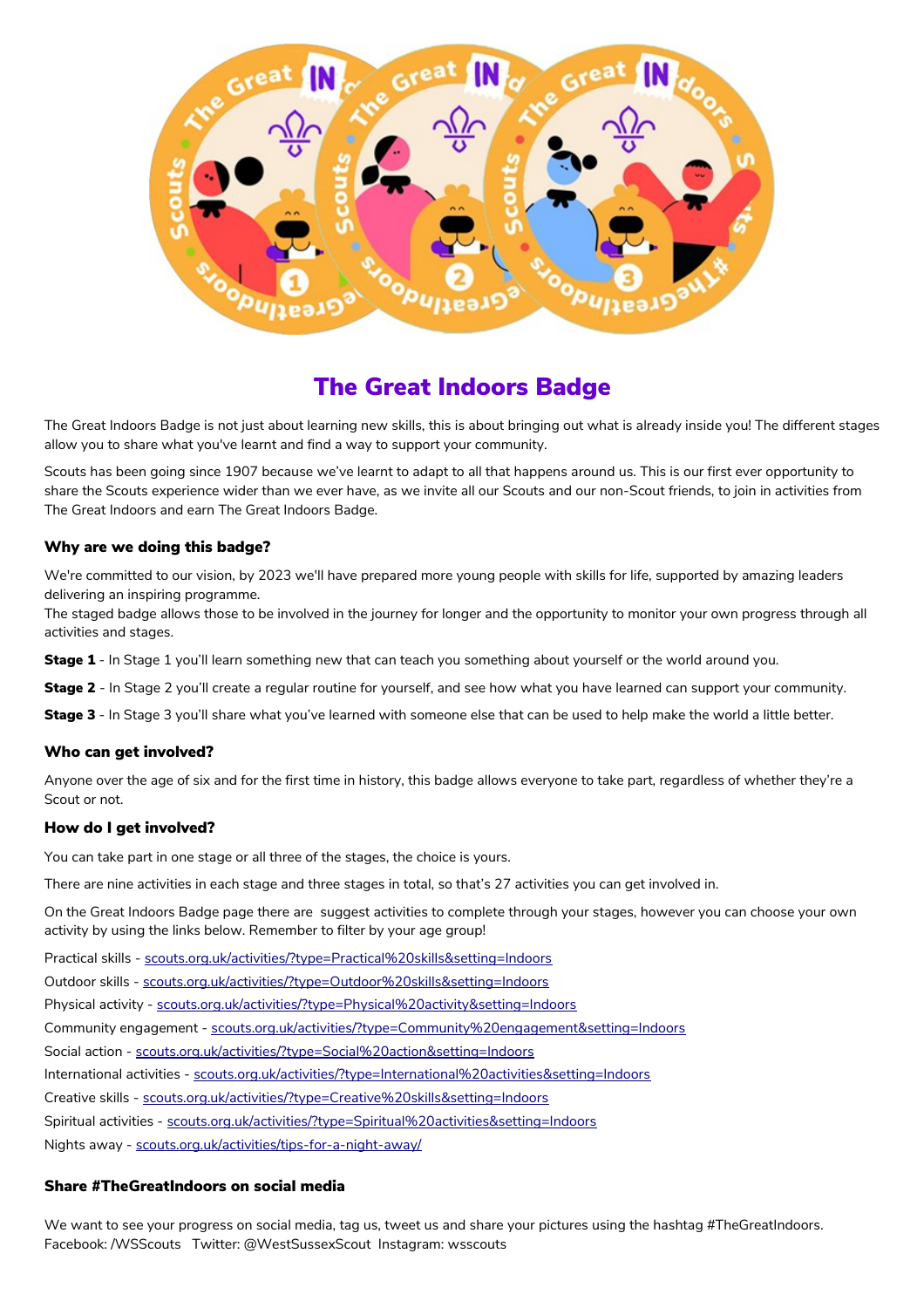# Stage 1

In Stage 1 you'll learn something new that can teach you something about yourself or the world around you.

How to earn your badge:

**Practical skills** - Try one new practical skill that you can do from home

Find out how hot air balloons work by crafting your own and watching it fly up, up and away.

**Outdoor skills** - Try one new skill that would help you to explore or survive in the outdoors.

Work together with your family members to make a tasty and filling breakfast using a billy can, some beans, and a open fire.

**Physical activity -** Try one new physical activity that gets your blood pumping.

How silently can you creep? Go head to head against the guard in a stealthy game around you house

**Community engagement -** Learn about one local service or charity in your community that's helping people affected by the spread of COVID-19.

Make a video to show your local area how simple changes make communities accessible for all.

**Social action -** Do something that helps family members in your home.

Learn how to compost your food and garden waste or Build a bee hotel, and welcome these crucial critters to your meeting place or garden.

**International -** Play one traditional game from another country.

Learn a game from another country that's been affected by conflict, then think about your favourite games.

**Creative** - Try one creative activity that you've never tried before.

Make a glow-in-the-dark map of the stars, and discover what stars can be seen all over the world.

Spiritual - Try one craft, type of food, song or game related to a faith or belief that's not your own and learn about why it's important to that faith or belief.

Make your own pan flute, and learn about the Inca Sun God and the festival of Inti Raymi.

**Nights away -** Take part in a night away at home.

Try sleeping in a den you have built in your house or simply pitch a tent in your living room.

Want some more inspiration on activities you can do for Stage 1 follow the link below

<https://www.scouts.org.uk/staged-badges/the-great-indoors-badge/>



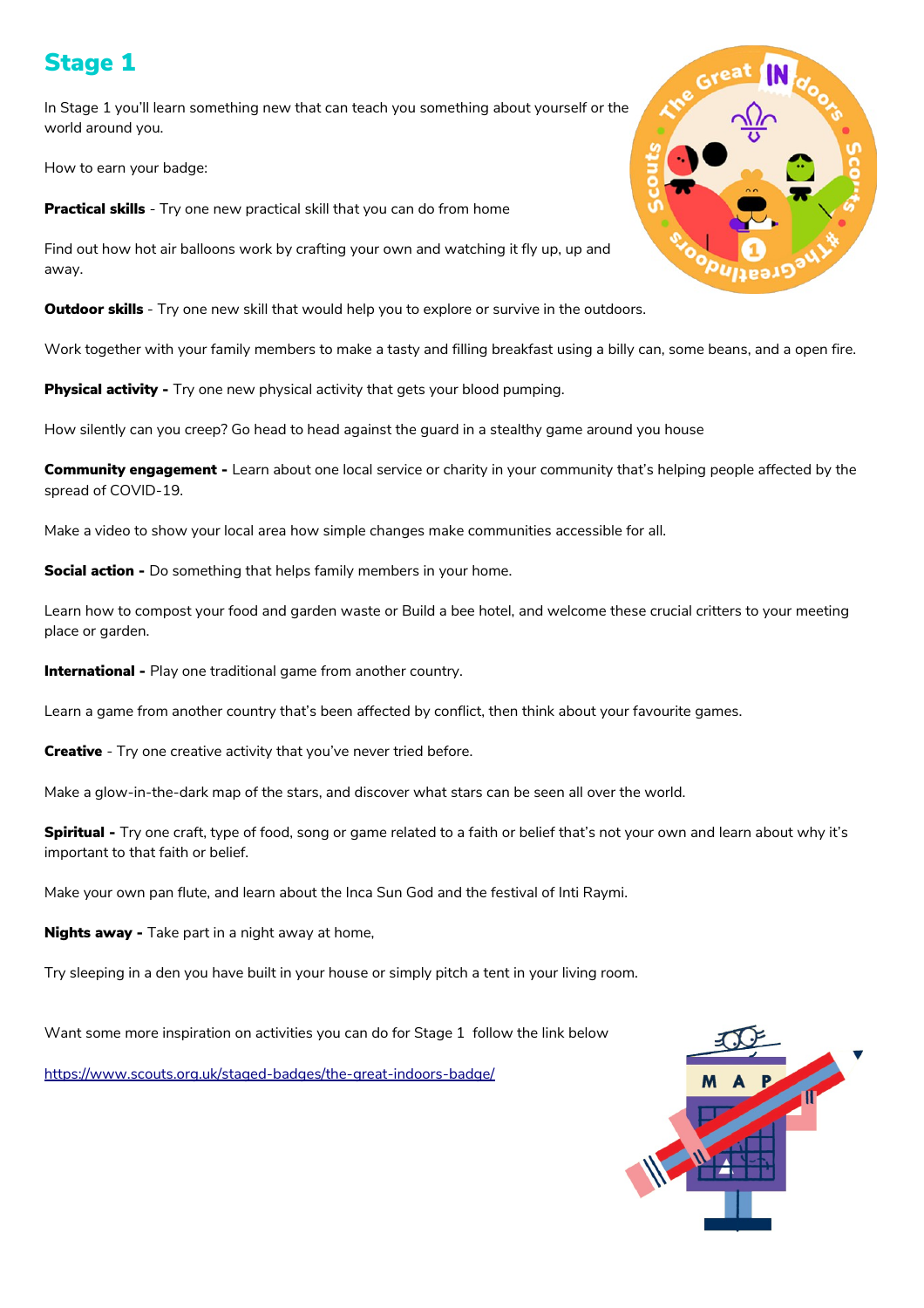# Stage 2

In Stage 2 you'll create a regular routine for yourself, and see how what you have learned can support your community.

How to earn your badge:

**Practical skills** - Practise one practical skill that you can do from home every day for a week.

Keep a diary as you care for an animal. It's up to you whether it's a pet, a wild animal, or even a farm animal.

Outdoor skills - Practise one skill that would help you to explore or survive in the outdoors every day for a week.

Take or make pictures that capture nature at its best, as we learn about connecting with the natural environment.

**Physical activity -** Practise one physical activity every day at home for a week.

Have a hul-of a time stooping your way through hula-hooping challenges, testing your core and co-ordination.

Community engagement -Along with a responsible adult, talk to someone online about a local service or charity in your community that's helping people affected by the spread of COVID-19.

Discuss the different ways people might be disabled, and figure out how we can adapt the world so it's accessible.

Social action - From your own home, do something that helps friends or family elsewhere in the country.

Do you know the five ways to wellbeing? Explore how they relate to your life with a chatterbox.

International - Cook one traditional meal from another country.

Get a pizza the action while you cook an Italian classics

**Creative** - Take part in one creative activity every day at home for a week.

Learn about different types of music before designing posters for the best concert ever or Recreate an old photo, and see what difference a world of colour can make.

Spiritual - Try one wellbeing technique that you haven't tried before and practice it everyday for a week.

Use your fingers to create reflections (or prayers), then join them together to make a paper chain.

**Nights away -** Take part in a night away at home.

Try sleeping sleeping in a den or tent, indoors or in the garden – with someone else in your family.

Want some more inspiration on activities you can do for Stage 2 follow the link below

<https://www.scouts.org.uk/staged-badges/the-great-indoors-badge/stage-2>



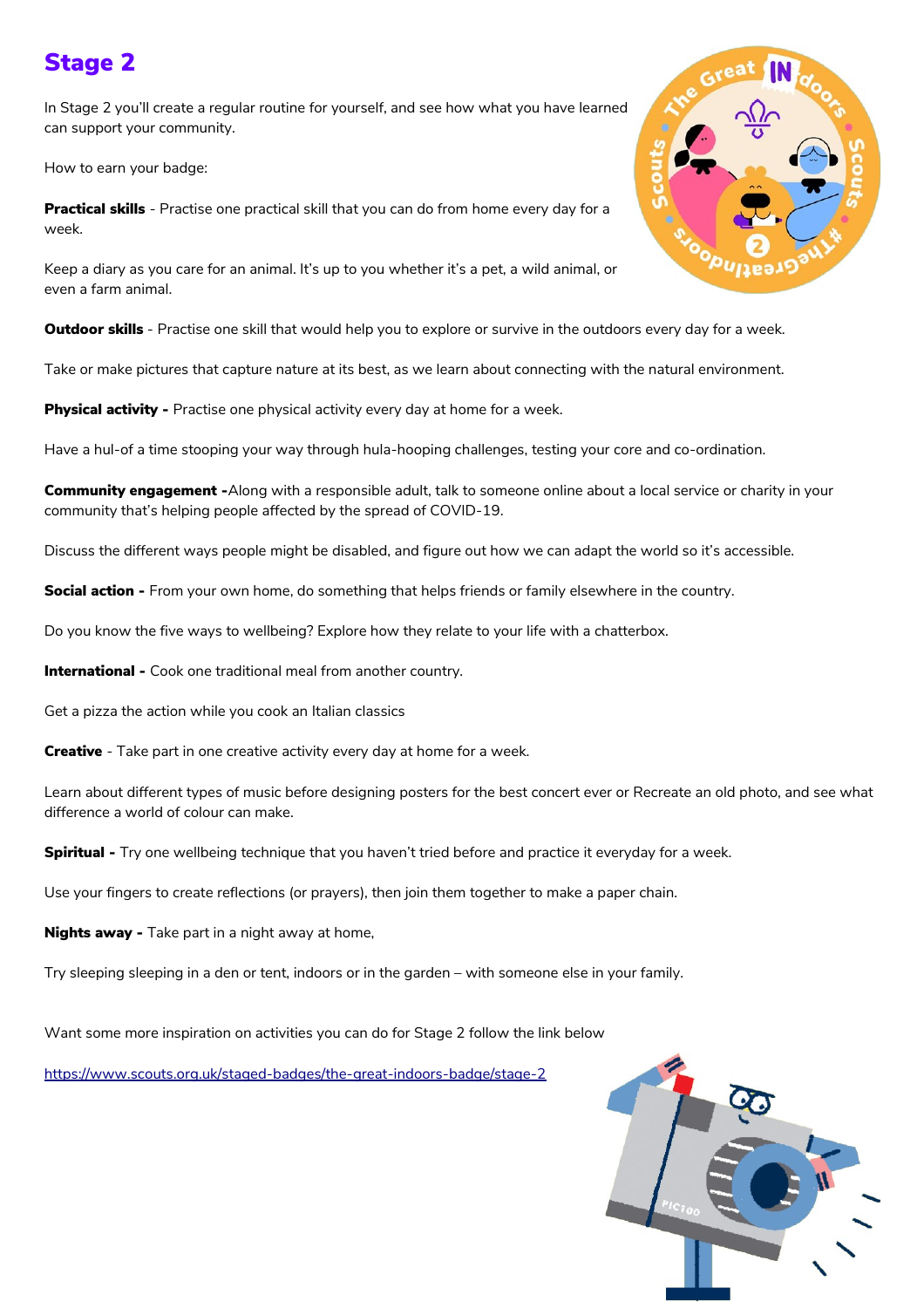# Stage 3

In Stage 3 you'll share what you've learned with someone else that can be used to help make the world a little better.

How to earn your badge:

**Practical skills** - Teach someone else a new practical skill that you can do from home and use that skill together every day for a week. They might be in your household, or elsewhere if you can talk to them without leaving your home and alongside a responsible adult. This could be one of the activities you have tried in Stages 1 and 2.



Outdoor skills - Teach someone else a skill that would help you to explore or survive in the outdoors and use that skill every day for a week. They might be in your household, or elsewhere if you can talk to them without leaving home and alongside a responsible adult. This could be one of the activities you have tried in Stages 1 and 2.

Physical activity - Teach someone else one exercise and take part together every day for a week. They might be in your household, or elsewhere if you can talk to them without leaving home and alongside a responsible adult.

Community engagement - Create something that you can post online that celebrates a local service or charity in your community that's helping people affected by the spread of COVID-19. This could be showing how simple changes make communities accessible for all.

**Social action -** From your own home, do something that helps people you don't know who have been affected by the spread of COVID-19.

Make a Kindness Rock and show how a kind message can make all the difference when helping someone and write one for a friend in need.

International - Talk to a young person and their family who live in or come from a different country about their culture. Alongside a responsible adult, you could do this online, by phone or by post.

Creative - Teach someone in your household one new creative activity and take part together every day for a week.

Create a mystery collection and give people clues. Will your friends guess what you're collecting?

Spiritual - Talk to someone who has a set of beliefs different from your own and learn about why those beliefs are important and meaningful to them

**Nights away -** At the same time as young people in other households, take part in a night away at home, sleeping in a den or tent, indoors or in the garden. If you can do so without leaving your home, connect with the other young people taking part in your 'night away'.

Want some more inspiration on activities you can do for Stage 3 follow the link below

<https://www.scouts.org.uk/staged-badges/the-great-indoors-badge/>

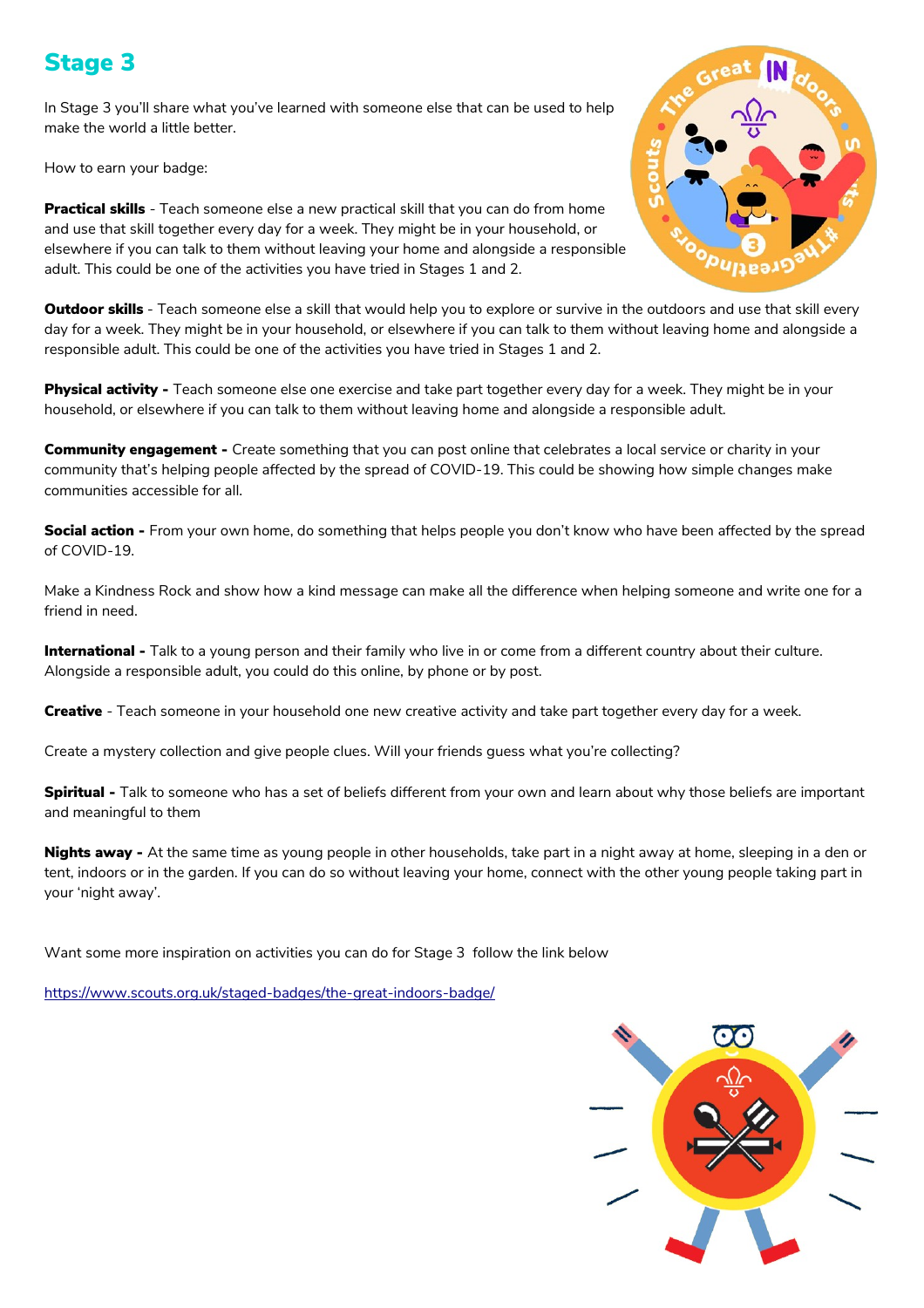# Info for adults

An adult's role here is to support the young person's learning and idea development, and to help the young person see the wider context in which they're doing the activities, rather than showing them how to do the activities. Here are some tips to help.

### How this badge works

In each of the three stages there are nine different activities and there are four different ways in which these activities progress.

- 1. Increase in mastery (getting better at something)
- 2. Increasing the scale of interaction (in house, across households or communities)
- 3. Increase of social interaction (learn about something, talk to someone else about it and engage a community)
- 4. Variety (trying out distinct but related activities)

### Top Tips

### What these activities are

- These activities can show a young person they're part of something bigger and help with feelings of isolation. Taking part is a way of belonging to something bigger. It's a bigger space than just your home, it's a bigger community than just your household.
- These activities help young people understand that learning happens out of the classroom as much as in it. If a young person doesn't thrive in school, let these activities build pride, confidence and achievement in a different setting.
- It's not about getting things right;it's about doing new activities and spending time with others. So, there's no right or wrong way of doing things, or right or wrong results. Experimentation is better than doing it right first time

### How can you approach these activities

- It's better to ask who, what, why, where and how questions, rather than showing how the activity works. How did you get that to happen? What do you think might happen? Where are you going to use this next?
- These activities can help with structure in a young person's life encourage them to do the activities at the same time each day or you can ask them to create their own timetable.
- These activities can help families to bond as household groups. Find ways you can make these into group activities, even with people outside of your household, according to Government safety guidelines.
- These activities help build a sense of achievement. Clearly state that the activity is something a young person can achieve, will be rewarded, and that individual efforts are recognised.